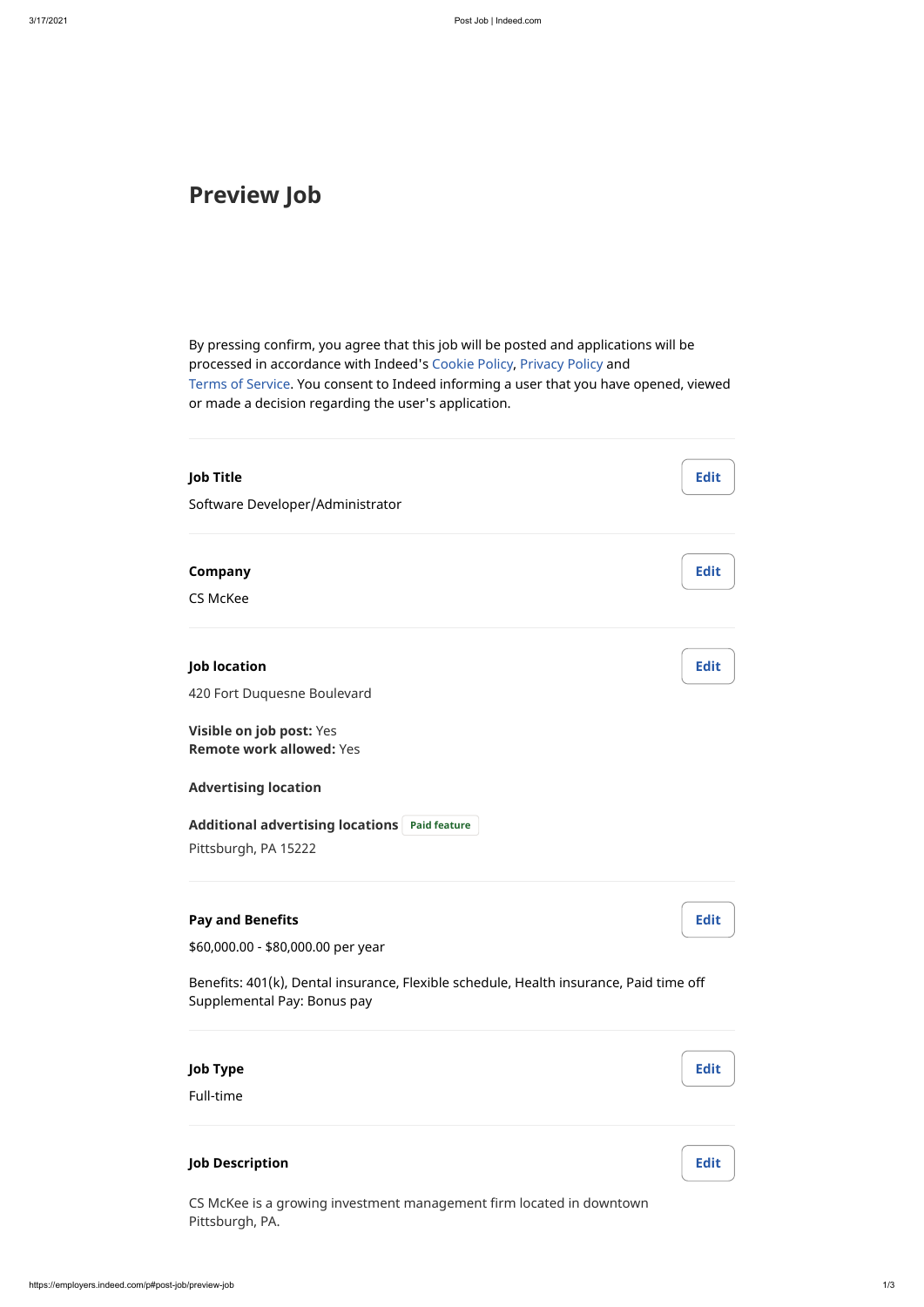#### 3/17/2021 Post Job | Indeed.com

We are seeking a candidate for a "**Software Developer/Administrator**" position to join our Technology Team. This is an exciting opportunity for creative individuals who are looking for a supportive, flexible atmosphere to assist in supporting and improving on our existing IT infrastructure.

Preferred skill set:

- Advanced SQL scripting
- · SQL Server job maintenance/troubleshooting
- · System integration/SSIS
- · Performance optimization for reporting and data processing
- · Process/Procedures documentation
- · UI development
- · MS Excel and query integration
- · MS Access interfacing with SQL backend
- · Power BI
- · Crystal Reports/Enterprise
- · Python
- · Office 365/Azure/Teams/Sharepoint
- · Strong data analysis skills
- · Self-Starter

- Bachelors Degree in computer science, or some other IT-specific field
- · 5+ years experience in system development field or similar

Qualifications:

- Remote interview process
- Virtual meetings

- What is the highest level of education you have completed?
- How many years of Microsoft SQL Server experience do you have?
- How many years of Data analysis experience do you have?
- How many years of System Integration experience do you have?

CS McKee is an Equal Opportunity Employer and Prohibits Discrimination and Harassment of Any Kind: McKee is committed to the principle of equal employment opportunity for all employees and to providing employees with a work environment free of discrimination and harassment. All employment decisions at McKee are based on business needs, job requirements and individual qualifications, without regard to race, color, religion or belief, sexual orientation, family or parental status, or any other status protected by the laws or regulations in the locations where we operate. McKee will not tolerate discrimination or harassment based on any of these characteristics. McKee encourages applicants of all ages.

### **COVID-19 precautions**

## **Applicant Qualifications**

You have requested that Indeed ask candidates the following questions: